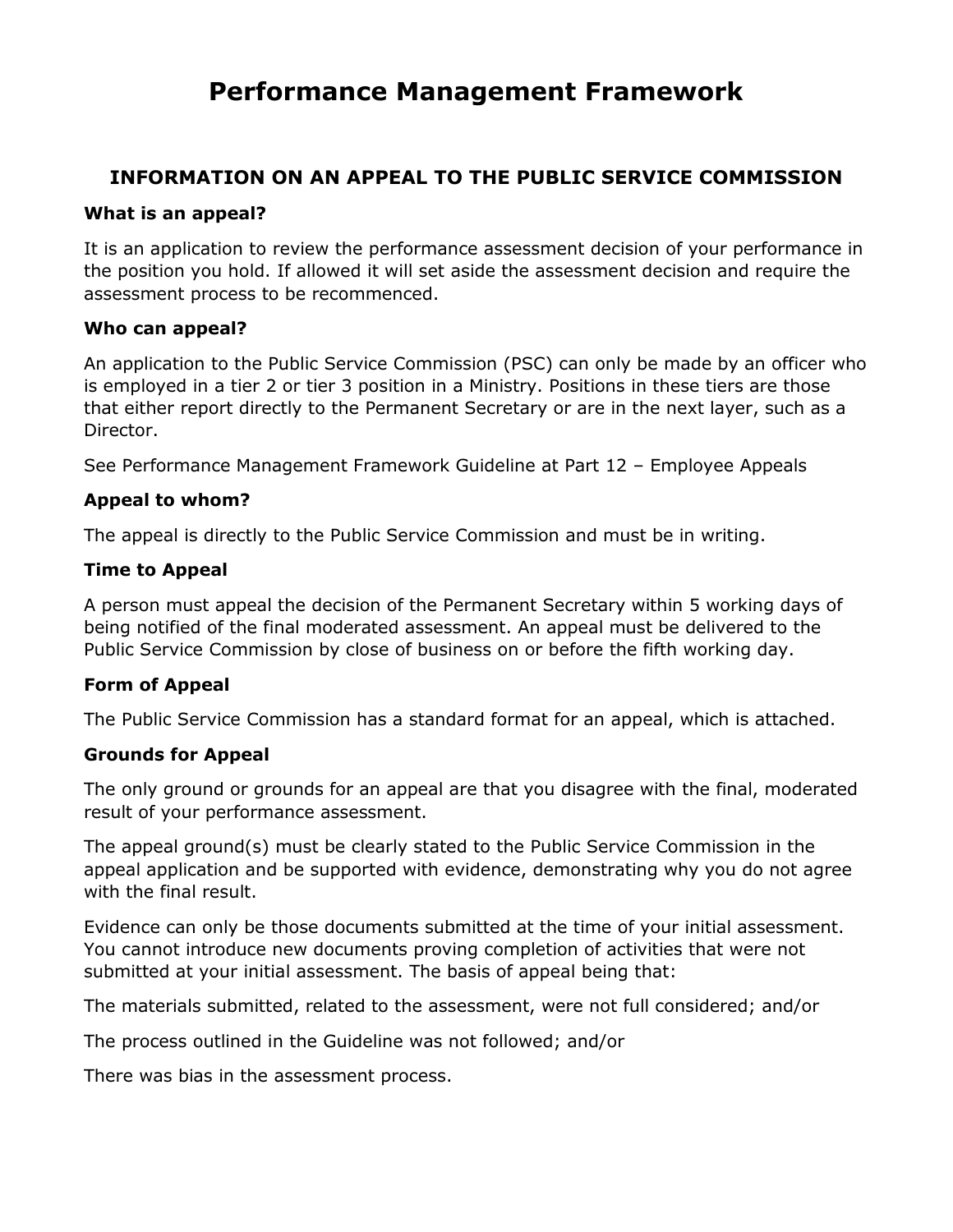# **Notice to Permanent Secretary**

The PSC will notify the Permanent Secretary of an appeal and require the Permanent Secretary to provide to the PSC all papers related to your performance assessment.

# **Decision**

The Public Service Commission (PSC) will make a decision on an application as soon as is practical.

The PSC can only make a decision of:

- Appeal not allowed Assessment stands; or
- $\triangle$  Appeal allowed Ministry to review and recommence the assessment from where the PSC directs.

## **Further Appeals**

The decision of the Public Service Commission is final.

## **Further Information**

Contact the Public Service Commission